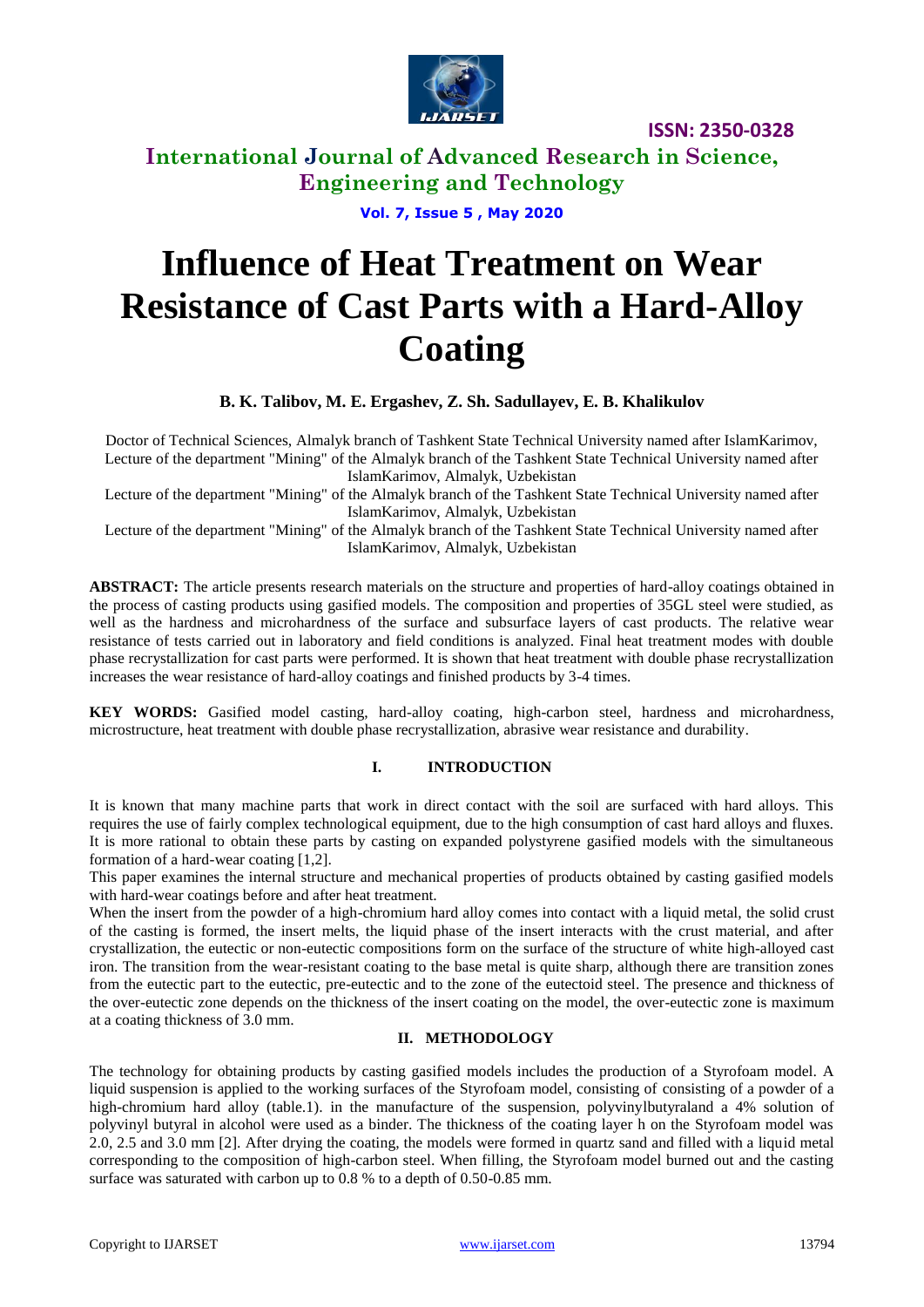

### **International Journal of Advanced Research in Science, Engineering and Technology**

### **Vol. 7, Issue 5 , May 2020**

### **Table 1 Composition of high-chromium hard alloy**

| Content of components, in % |           |           |           |               |           |           |             |
|-----------------------------|-----------|-----------|-----------|---------------|-----------|-----------|-------------|
| Base                        |           | Cr        | Si        | Mn            | Ni        | W         | Mo          |
| Fe                          | $3,3-4,5$ | $25 - 28$ | $1,0-2,0$ | $0, 8 - 1, 5$ | $1,5-2,0$ | $0,2-0,4$ | $0,08-0,15$ |

The microhardness within the thickness  $\delta$  of the carbide coating varies widely. The highest microhardness of the samples obtained with the thickness of the coating layer on the model 2.0-2.5 mm. At the surface itself, a non-eutectic structure is formed with a large number of primary chromium carbides with a hardness of NV100 = 15300 MPa. At the same time, the microhardness of the metal base of the eutectic is 7300 MPa. At a depth of 0.4-2.5 mm from the surface, depending on the thickness of the insert, the structure of the base metal with a hardness of 2600 MPa is already observed.

The maximum hardness and depth of the wear-resistant layer are lower on models with a thinner hard-alloy coating, which is explained by the lower depth of the over-eutectic zone and its absence in the case of a coating thickness of 2.5 mm.

Phase x-ray diffraction analysis was performed by taking x-ray images from the surface of the hard-alloy coating. The research results showed that special carbides of the Me<sub>23</sub>C<sub>6</sub> and Me<sub>7</sub>C<sub>3</sub> types are formed on the surface of samples with wear-resistant coatings.

When manufacturing machine parts, it is necessary to ensure not only high wear resistance of working surfaces, but also a sufficient level of strength of the entire product. This is achieved by heat treatment. In this case, low-tempering was used in the manufacture of cast parts made of high-carbon steel. When quenched in oil, this steel has a low calculability, and an incomplete quenching structure is formed in the core of the product with a sufficient level of plasticity at a hardness of HRC=32-35.

At the same time, the wear-resistant coating is further strengthened. At the same time, the upper level of microhardness values does not change, but the lower level increases markedly from 7300 to 8500 MPa. This is due to the fact that when quenching the metal base of the structure undergoes a martensitic transformation.

Increasing the heating temperature for quenching from 900 to  $1150^{\circ}$ C leads to more significant structural changes. As the heating temperature increases for quenching, the thickness of the hardened layer increases. This is evidenced by microhardness data. The effective thickness of the hardened layer with a lower hardness level of 5000 MPa increases, which can be attributed to the diffusion of carbon atoms deep into the base metal.

The effect of the  $T_3$  quenching temperature on the thickness of the hardened layer with a hardness of at least 5000 MPa is shown in table 2.

| Table 2 Dependence of the thickness of the hardened layer of samples of medium-carbon steel with a |  |
|----------------------------------------------------------------------------------------------------|--|
| hard-alloy coating on the temperature of heating for quenching                                     |  |
|                                                                                                    |  |

|       | $\delta$ , mm       |                                                               |           |           |           |  |
|-------|---------------------|---------------------------------------------------------------|-----------|-----------|-----------|--|
| h, mm | before<br>quenching | after quenching with $t_3$ , $\mathrm{C}$ , and low tempering |           |           |           |  |
|       |                     | 900                                                           | 1000      | 1100      | 1150      |  |
| 1,0   | $0,1-0,3$           | $0,6-0,7$                                                     | $0,6-0,7$ | $0,9-1,0$ | $0,9-1,0$ |  |
| 1,5   | $0,3-0,4$           | $0,6-0,9$                                                     | $0,7-0,9$ | $0,7-0,9$ | 1,0       |  |
| 2,0   | $0,6-0,9$           | 0,8                                                           | 0,9       | 1,4       | 1,4       |  |

An increase in the heating temperature for quenching leads to a more complete dissolution of secondary carbides in austenite. The primary carbides substantially coagulated. After quenching samples with a coating thickness

 $\blacksquare$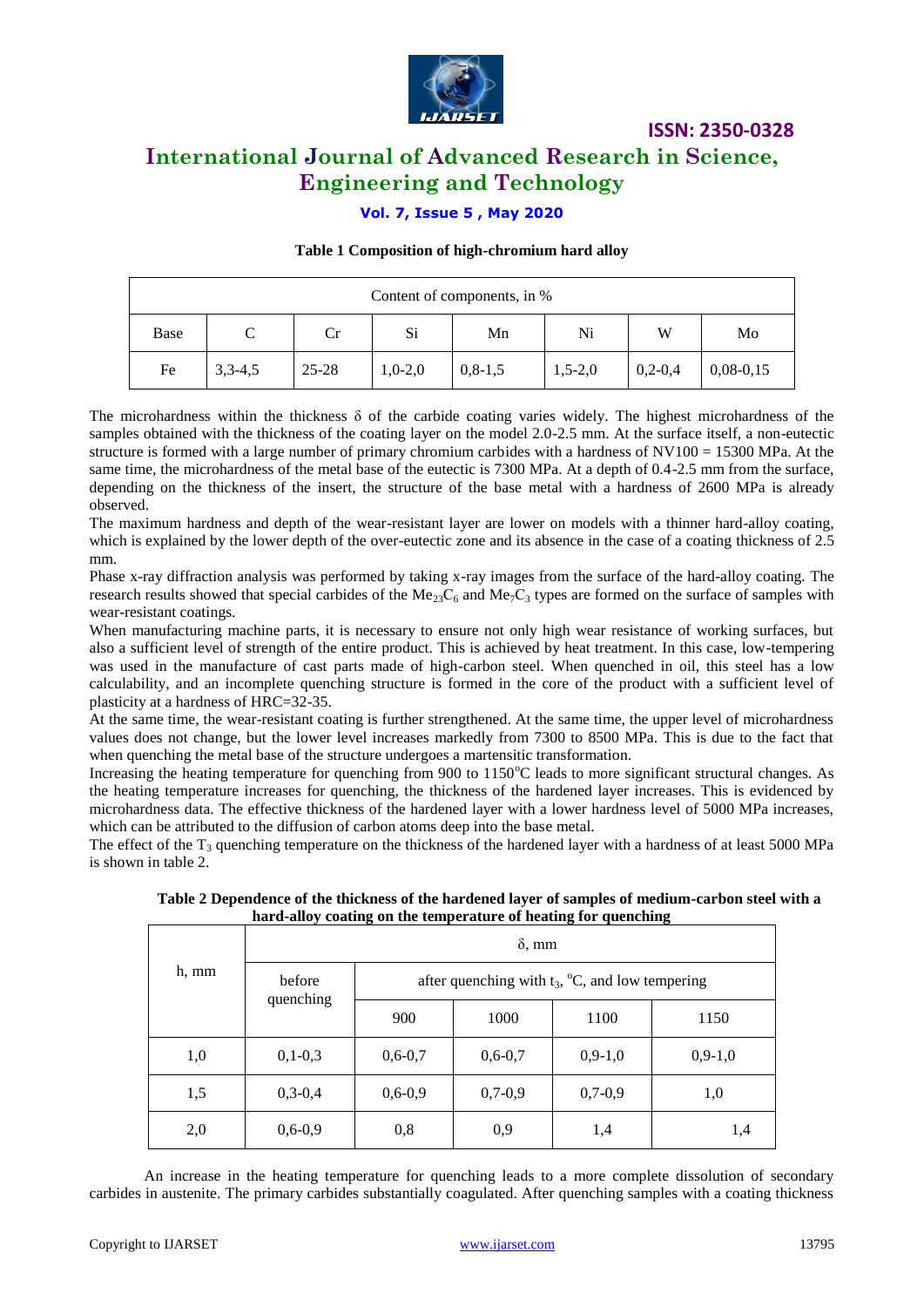

### **International Journal of Advanced Research in Science, Engineering and Technology**

### **Vol. 7, Issue 5 , May 2020**

(coating layer) of 2.0-2.5 mm at a temperature of  $1100-1150^{\circ}$ C, a martensite structure consisting of 40-50% residual austenite and primary carbides is formed on the surface. Microhardness is reduced to 5000 MPa. At a depth of 1.4-2.6 mm from the surface, the amount of residual austenite decreases, and the microhardness increases to 8000 MPa. Further down the depth, the microhardness decreases again with a decrease in the carbon content in martensite.

### **III. EXPERIMENTAL RESULTS**

In some cases, heat treatment with double phase recrystallization is used to create optimal structure parameters in order to increase wear resistance and strength [3]. The first phase recrystallization is carried out with heating to extreme temperatures, when after cooling (quenching) a structure with the maximum dislocation density is formed. During intermediate release, excess phases are released as dispersed particles, and the dislocation structure is stabilized. The second phase re-crystallization with heating to the temperatures usually accepted for this steel ensures grain grinding and preservation of high dislocation density [3,4].

When quenching the carbide coating, extreme temperatures were also observed. The dislocation density found by the physical width of the x-ray line (220) of the α-phase [5] takes the maximum value after quenching with  $1100^{\circ}$ C.

After intermediate tempering at  $650^{\circ}$ C, secondary quenching at  $900^{\circ}$ C and low tempering, wear-resistant coatings in the metal base have a martensitic structure with a high density of dislocations, dispersed particles of secondary carbides and coagulated primary carbides.

The change in the density of dislocations of the  $\alpha$ -phase depending on the quenching temperature of the carbide coating at the final tempering from  $200^{\circ}$ C for 1 h is shown in table 3

### **Table 3Dependence of the dislocation density of the α-phase p on the heating temperature for hardening of the hard-alloy coating**

| Heat treatment                      | Dislocation density $p*1011$ cm <sup>2</sup> , at t <sub>3</sub> , <sup>o</sup> C |      |      |      |
|-------------------------------------|-----------------------------------------------------------------------------------|------|------|------|
|                                     | 900                                                                               | 1000 | 1100 | 1150 |
| Quenching                           | 0.35                                                                              | 3.49 | 4.82 | 1.98 |
| Repeated phase<br>recrystallization | 2.24                                                                              | 2.14 | 3.62 | 2.33 |

Samples with hard-alloy coatings obtained by casting using gasified models with an insert of 2.0 mm and 2.5 mm form a structure consisting of eutectic carbides and martensite on the surface. Due to the strong doping of the solid solution (austenite) at a depth of 1.4-2.3 mm from the surface, a lot of residual austenite is found. However, the microhardness does not decrease below  $NV_{100} = 500$  kg / mm<sup>2</sup>. At a depth of 1.5-2.4 mm from the surface, a purely martensitic structure is observed and microhardness increases. Further, a monotonous decrease in microhardness is observed along the thickness of the composition, and the total thickness of the layer with a hardness of at least  $NV_{100} = 500$  kg/mm<sup>2</sup> reaches 1.8-2.4 mm.

The microstructure clearly shows the structure of the needle martensite, residual austenite, primary carbides and a sublayer of high-carbon martensite (Fig.1,a). A similar pattern is observed when considering the microstructures of the layer in samples obtained by casting gasified models with inserts of 2.0 and 2.5 mm. In these cases, primary carbides and martensite are observed on the surface itself. Microhardness is high, and at a depth of 1.3-2.4 mm from the surface, the structure is martensitic with a large amount of residual austenite (Fig. 1, b, c).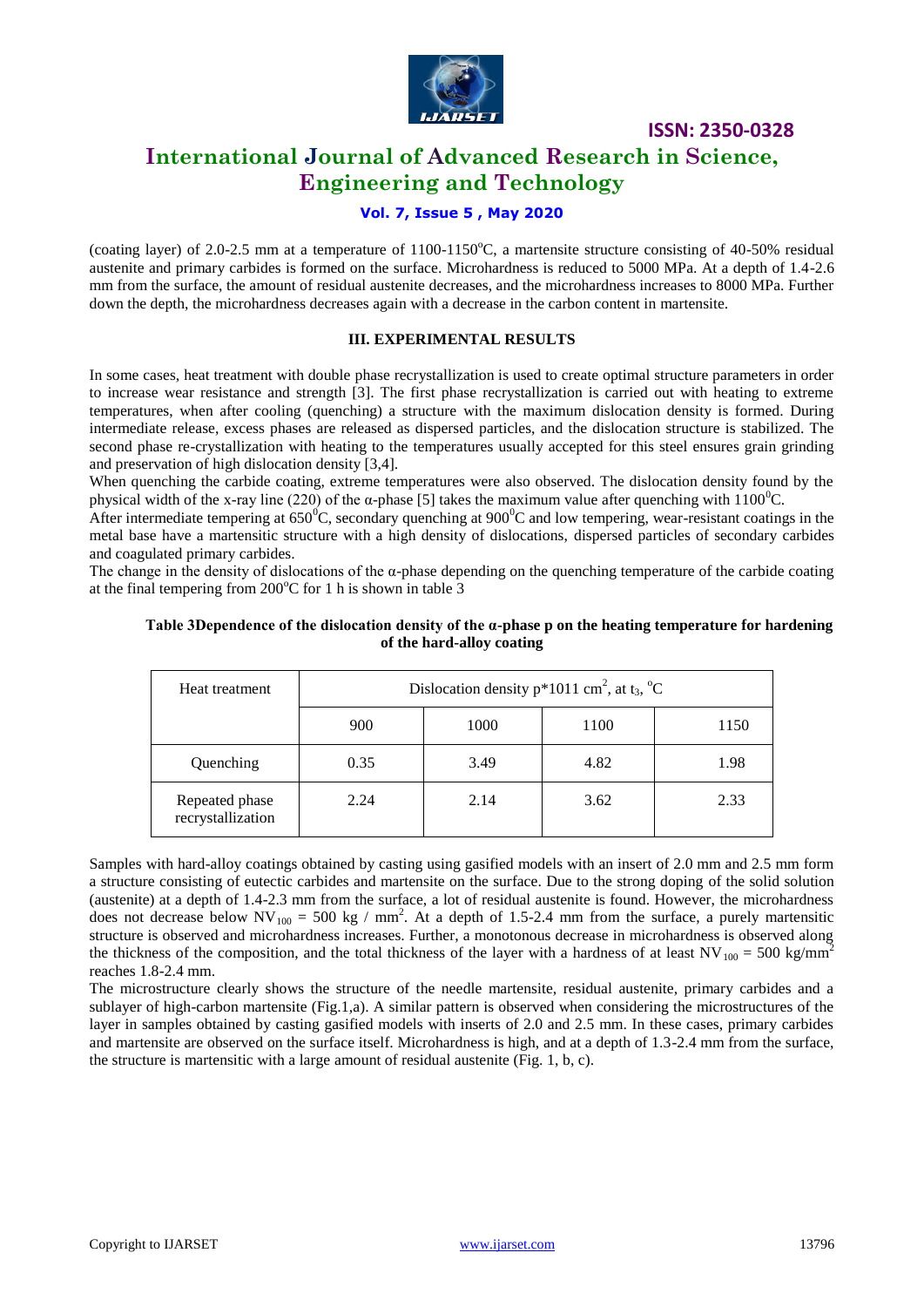

# **International Journal of Advanced Research in Science, Engineering and Technology**

**ISSN: 2350-0328**

**Vol. 7, Issue 5 , May 2020**



Fig. 1. Microstructure of the hard-alloy coating and high-carbon sublayer in samples: a-coating thickness of 1.0 mm after quenching with a heating temperature of  $1100^{\circ}$ C and tempering  $200^{\circ}$ C; b-coating thickness of 1.5 mm after quenching with a heating temperature of  $1100^{\circ}$ C and tempering  $200^{\circ}$ C; C-microstructure of coarse grained martensite and residual austenite at a depth of 0.3 mm from the surface of the hard-alloy coating. X200

All hard-alloy coatings are tested for abrasion resistance after heat treatment. Tests on the abrasive wear of coatings in time t were performed on the friction machine ПВ-7 with an unshackled abrasive material according to the method [6,7]. The test results are shown in (Fig. 2). the hard-alloy coating dramatically increases wear resistance: the greater the thickness of the coating, the smaller the wear value *m*, the exception is the coating obtained with a thickness of 2.5 mm. This is due to the increased brittleness of the high-chromium hard alloy coating.



Fig.2. Influence of carbide coatings and heat treatment on the magnitude of abrasive wear: ○ and ● - base material (medium carbon steel with 0.35% C) without coating and without heat treatment and after quenching with 900°C, vacation at 200°C, respectively;  $\Delta$ ,  $\blacktriangle$ ,  $\Box$  and  $\blacktriangle$  samples of carbide coatings obtained from coating with a thickness of 1,0, 1,5, 2,0, 2,5 mm, without heat treatment;  $\Box$  - sample with coating derived from a coating thickness of 0.5 mm, after quenching and tempering  $900^{\circ}$ C  $200^{\circ}$ C.

Quenching samples with hard-alloy wear-resistant coatings with a heating temperature of 9000C has very little effect on wear resistance, since it is mainly determined by the properties of carbides on the surface of coatings. An increase in the quenching temperature is accompanied by an increase in the amount of residual austenite, a decrease in microhardness and an increase in the amount of wear. If you use heat treatment with double phase recrystallization, the amount of wear is reduced by almost 50% (Fig. 3).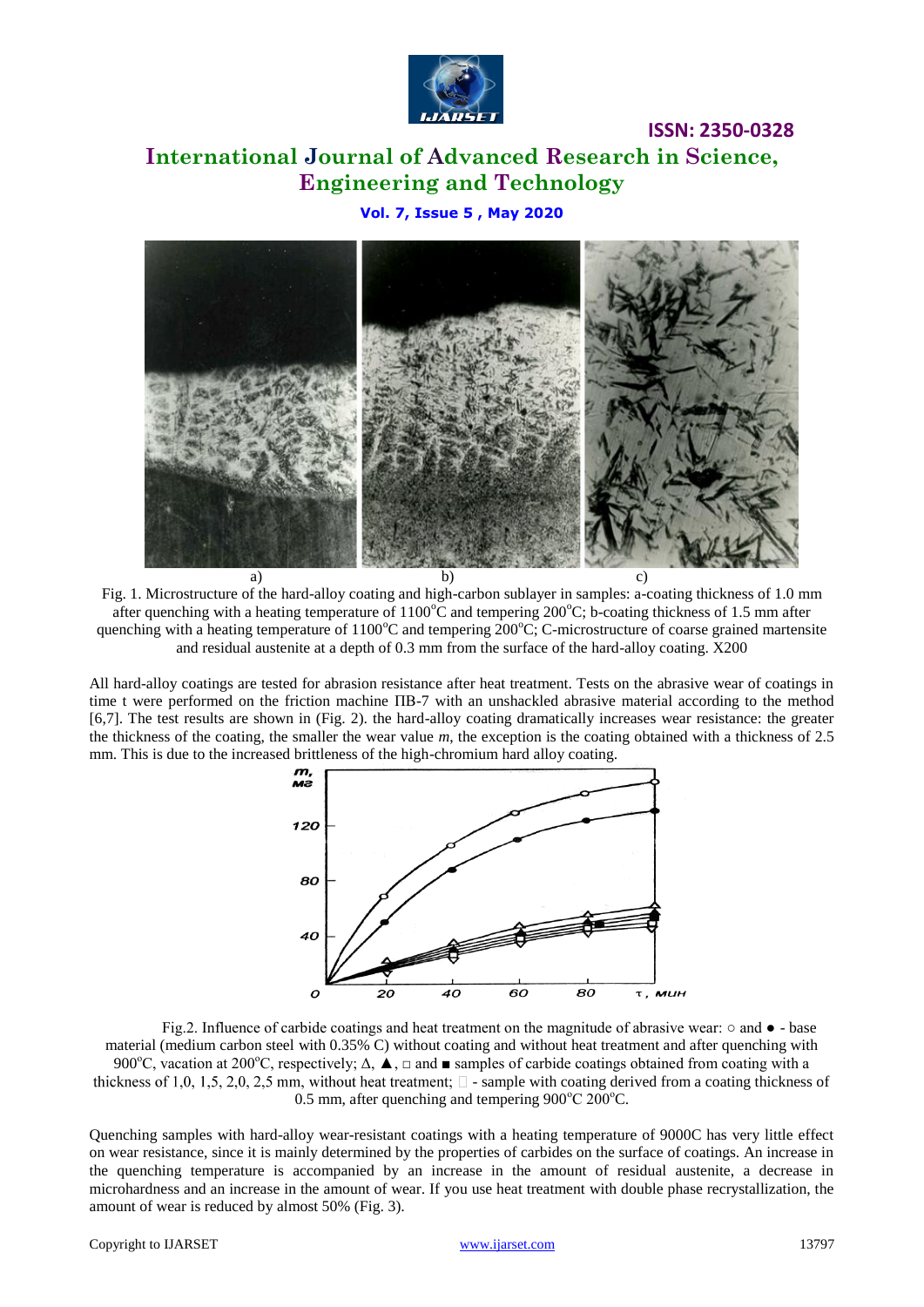

# **International Journal of Advanced Research in Science, Engineering and Technology**

**ISSN: 2350-0328**

### **Vol. 7, Issue 5 , May 2020**



Fig. 3. changes in the abrasive wear of samples with a hard-alloy coating obtained with a thickness of 1.0 mm over time during various heat treatment of samples: •,  $\Delta$  and  $\Box$  - quenching with temperatures of 900, 1100 and 1150°C, as well as tempering at 200 $^{\circ}$ C;  $\blacksquare$  and  $\circ$  - pre-quenching with 1100 and 1150 $^{\circ}$ C, intermediate tempering 6500C, requenching with 900 $^{\circ}$ C, tempering at 200 $^{\circ}$ C.

Heat treatment affects not only the wear resistance of the surface, but also the subsurface layers of hard-alloy coatings. This is important for a number of mining machine parts where the allowable wear can be about one millimeter. When comparing the wear resistance of samples with hard-alloy coatings before and after heat treatment, it can be found that the effect of such treatment on the depth of the layer increases: from 7% at a depth of 0.4 mm to 80% at a depth of 0.8 mm.Based on the research conducted, four batches of experimental cultivator paws were produced for field testing, 10 in each batch.

The first batch was manufactured using serial technology from 20 steel, the second from 35ГЛ steel without coatings, the third from 35ГЛ steel with a hard-alloy coating, the fourth from 35ГЛ steel with a hard-alloy wear-resistant coating after heat treatment with double phase recrystallization. The amount of wear of samples was determined by the weight method, after the cultivator worked for a time to process 100-180 hectares of sown hectares. [9.10] We also determined the relative wear resistance of samples in comparison with serial paw cultivators. The results of field tests are shown in table 4.

| $\mathrm{N}^{\mathrm{o}}$ | Test items                                                                                                   | Relative wear resistance |
|---------------------------|--------------------------------------------------------------------------------------------------------------|--------------------------|
|                           | Ordinary steel 20                                                                                            | 1.0                      |
| 2.                        | High-carbon steel 0.35% With no carbide coating                                                              | 1,2                      |
| 3.                        | High carbon steel 0.35%C with carbide coating                                                                | $2,5-3,0$                |
| 4.                        | High-carbon steel 0.35%C with hard-alloy coating after heat<br>treatment with double phase recrystallization | $3.5 - 4.0$              |

#### **Table 4 Results of field tests of cast cultivator paws**

We have developed technologies for applying hard-alloy wear-resistant coatings in gasified casting models and subsequent heat treatment with single and double phase recrystallization used in the production of a pilot batch of cast parts and tested in the field on various territories of the Republic. The results of field tests showed that the wear resistance of cast carbide parts is four times higher than in mass-produced machine parts [8].

#### **IV. CONCLUSION**

Summing up, we can conclude that an effective way to increase the abrasive wear resistance is to apply a hard-alloy coating to the working surfaces of the product when casting gasified models. Heat treatment of a hard-alloy coating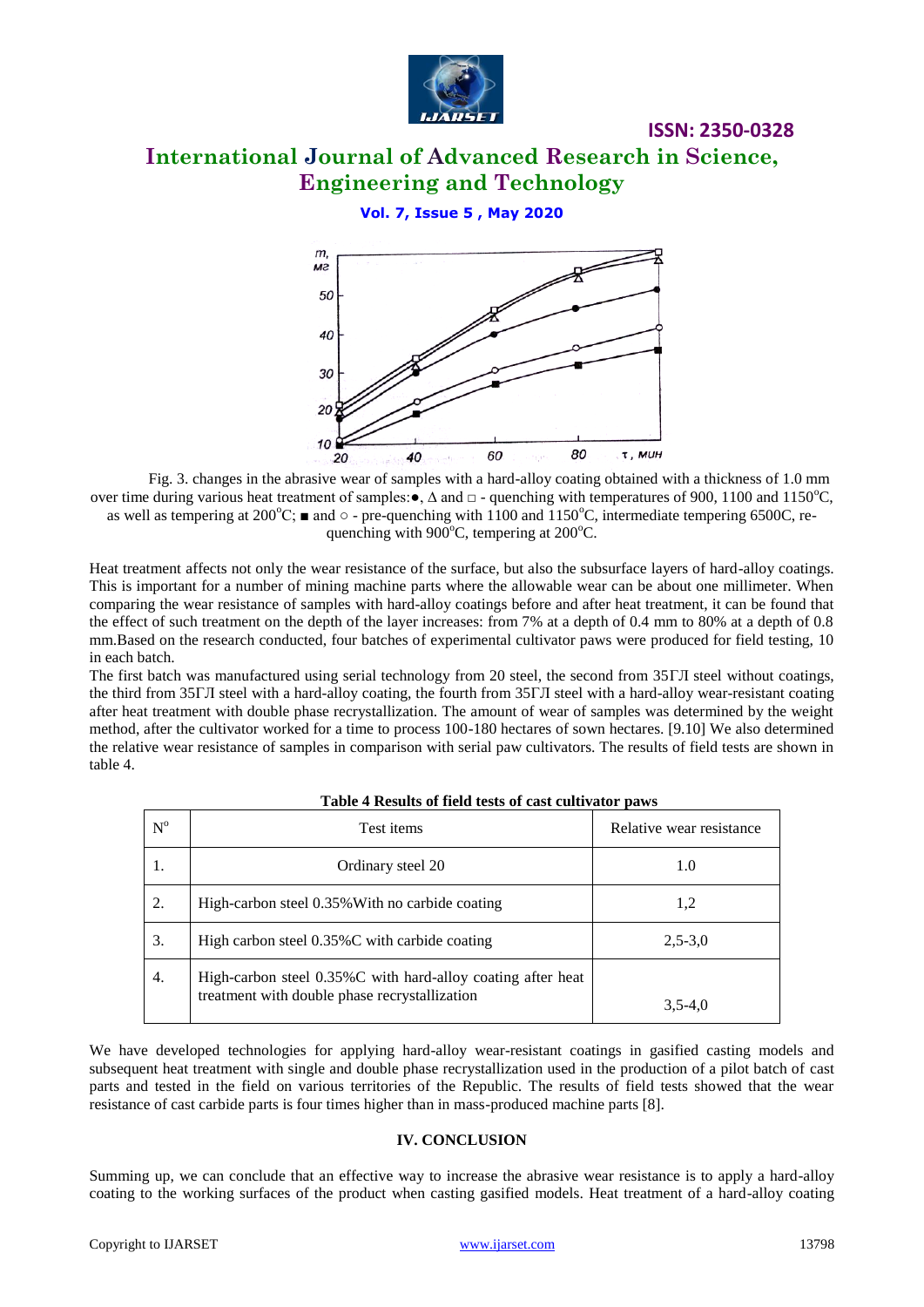

## **International Journal of Advanced Research in Science, Engineering and Technology**

### **Vol. 7, Issue 5 , May 2020**

made of a high-chromium hard alloy, performed with double phase recrystallization, forms an optimal structure with a high dislocation density, dispersed secondary and coagulated primary carbides. Heat treatment of a hard-wear coating with double phase recrystallization increases the abrasive wear resistance by almost 50% compared to conventional heat treatment. Therefore, the wear resistance of cast parts is 3.5-4.0 times higher than that of conventional quenching. This technology is implemented at JSC "Uzmetkombinat" with economic effect.

#### **REFERENCES**

[1]Grishin D. S. Casting on gasified models. - Moscow: Mashinostroenie, 2003. - 287 p.

[2]Tilabov B. K., Mukhamedov A. A. Obtaining multi-layer wear-resistant coatings on the details of tillage machines and their heat treatment. - T.: VestnikTashstu, No. 1.2011. - Pp. 104-107.

[3]Mukhamedov A. A. / / physics of metals and metallography. 2002. V. 1. Number 11. - P. 92.

[4] A. A. Mukhamedov. Influence of thermal history on the structure and properties of steel / / physics of metals and metallography. - Moscow: Russia. 1999. V74. No. 5. - P. 482-487.

[5]crystallography, radiography and electron microscopy / / ya. s. Umansky, Yu. a. Skakov, A. N. Ivanov, L. N. Rastorguev. - M.: metallurgy, 2000. - 632 p.

[6]Tenenbaum M. M. Resistance to abrasive wear. - Moscow: Mashinostroenie, 1999. - 267 p.

[7] Kantor M. M. Increasing the wear resistance of steel by applying isothermal treatment. - Sat. Improving the durability of working parts of tillage machines. - M.: Mashgiz, 2000. - P. 297.

[8]Tilabov B. K. Fundamentals of the theory and technology of a new promising process for obtaining cast parts of machines with wear-resistant hard-alloy coating by casting gasified models. Monograph. - Tashkent, Ed. Fan WA technology, 2015, 160 p.

[9]Tilabov B. K. heat treatment of wear-resistant hard-alloy coatings of parts obtained by casting gasified models. News on the technical University of Gabrovo.Journal of the technical University-Gabrovo. – Bulgaria. 2015. Vol. 49. - P. 11-14.

[10]Tilabov B. K. improving the efficiency and durability of cast parts of tillage machines / / European Scientific review. East-West Association for advanced research and higher education of GmbH. Vienna. - Austria, 2016. #7-8. - Pp. 23-27.

### **AUTHORS' BIOGRAPHY**

**Tilabov Bakhodir Kurbanovich**, Doctor of Technical Sciences, Professor, Department of Engineering Technology, Faculty of Energy and Engineering, Almalyk Branch of the Tashkent State Technical University named after Islam Karimov **Ergashev Mahmud,** senior lecturer of the Department "Technology of mechanical engineering" faculty of energy and engineering Almalyk branch of Tashkent state technical University named Islam Karimov.